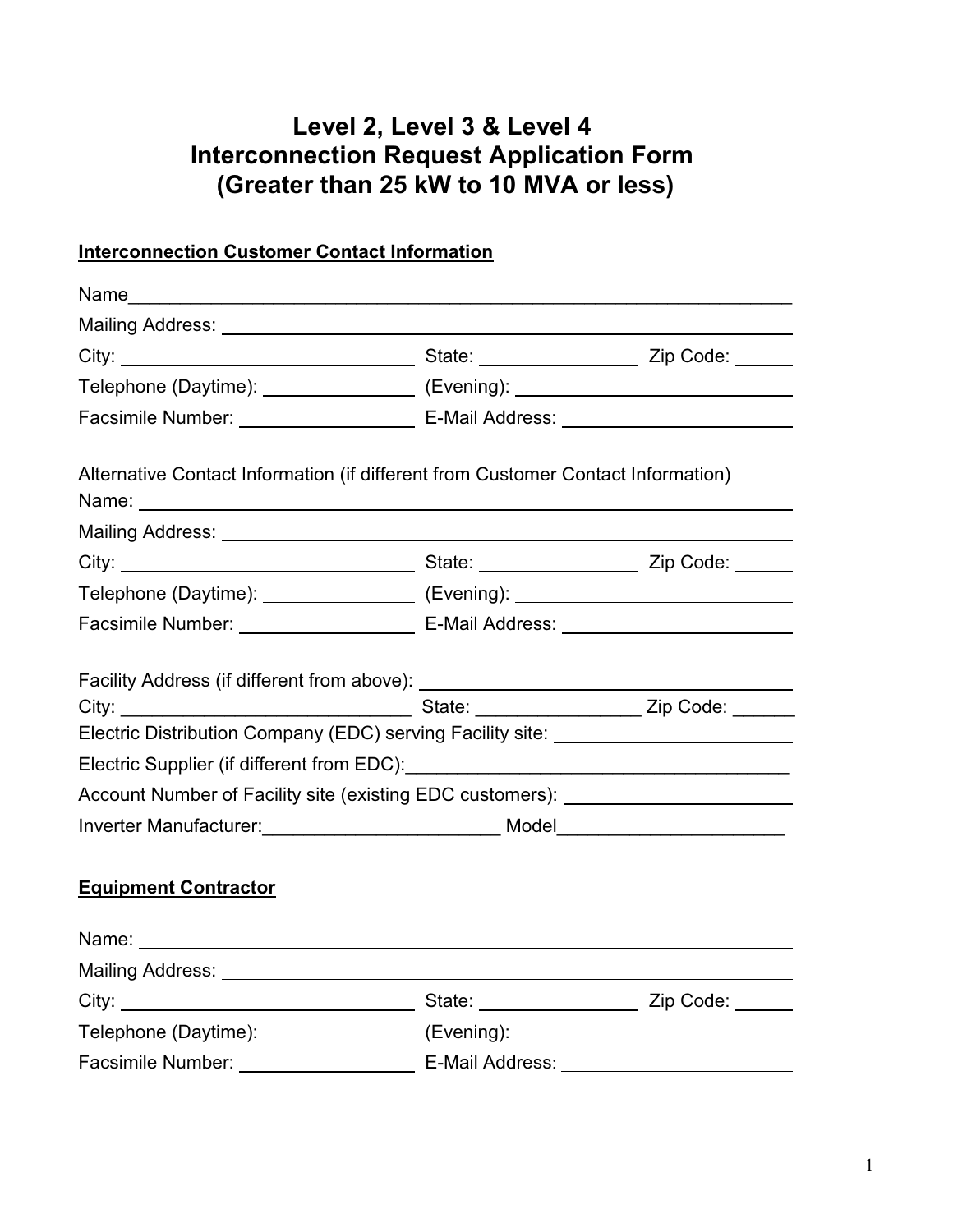| <b>Electrical Contractor</b> (if Different from Equipment Contractor): |
|------------------------------------------------------------------------|
|------------------------------------------------------------------------|

| .                                                                                 |  |
|-----------------------------------------------------------------------------------|--|
|                                                                                   |  |
|                                                                                   |  |
| Telephone (Daytime): _________________ (Evening): ______________________________  |  |
|                                                                                   |  |
|                                                                                   |  |
| <b>Electric Service Information for Customer Facility Where Generator Will Be</b> |  |
| <b>Interconnected</b>                                                             |  |
| Capacity: __________(Amps) Voltage: _________(Volts)                              |  |
| Type of Service: □ Single Phase □ Three Phase                                     |  |
| If 3 Phase Transformer, Indicate Type                                             |  |
| Primary Winding <u>U</u> Wye Delta                                                |  |
| Secondary Winding   Wye   Delta                                                   |  |
|                                                                                   |  |
|                                                                                   |  |

#### **Intent of Generation**

Name:

Offset Load (Unit will operate in parallel, but will not export power to EDC)

 $\Box$  Net Meter (Unit will operate in parallel and will export power pursuant to Illinois Net Metering or other filed tariff(s))

 Wholesale Market Transaction (Unit will operate in parallel and participate in PJM or MISO market(s) pursuant to a PJM Wholesale Market Participation Agreement or MISO equivalent)

 Back-up Generation (Units that temporarily operate in parallel with the electric distribution system for more than 100 milliseconds)

Note: Backup units that do not operate in parallel for more than 100 milliseconds do not need an interconnection agreement.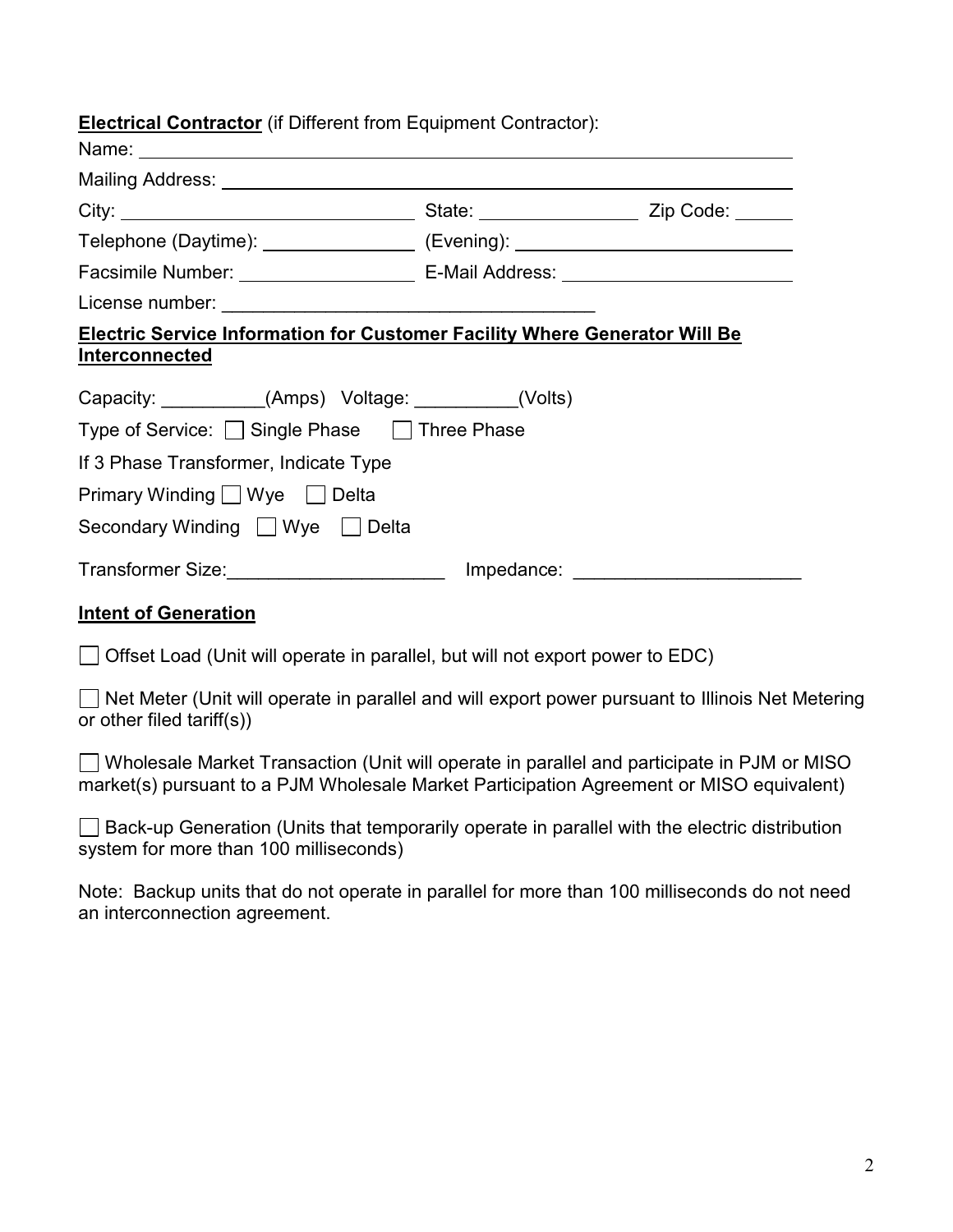### **Generator & Prime Mover Data**

| ENERGY SOURCE (Hydro, Wind, Solar, Process Byproduct, Biomass, Oil, Natural Gas, Coal, etc.): |                         |                        |  |  |
|-----------------------------------------------------------------------------------------------|-------------------------|------------------------|--|--|
| ENERGY CONVERTER TYPE (Wind Turbine, Photovoltaic Cell, Fuel Cell, Steam Turbine, etc.):      |                         |                        |  |  |
| <b>GENERATOR SIZE:</b>                                                                        | <b>NUMBER OF UNITS:</b> | <b>TOTAL CAPACITY:</b> |  |  |
| kW or □ kVA                                                                                   |                         | ∣kW or∣<br>l kVA       |  |  |
| <b>GENERATOR TYPE (Check one):</b>                                                            |                         |                        |  |  |
| Induction<br>Inverter                                                                         | Synchronous<br>Other    |                        |  |  |

### **Requested Procedure Under Which to Evaluate Interconnection Request 1**

Please indicate below which review procedure applies to the interconnection request. The review procedure used is subject to confirmation by the EDC.

- **Level 2 –** Lab-certified interconnection equipment with an aggregate electric nameplate capacity less than or equal to 2 MW. Lab certified is defined in 466.30 (Application fee is \$100.00 plus \$1.00 per kW).
- **Level 3 –** Distributed generation facility does not export power. Nameplate capacity rating is equal to less than or equal to 50KW if connecting to area network or equal to or less than or equal to 10 MW if connecting to a radial distribution feeder. (Application fee amount is \$500.00 plus \$2.00 per kW).
- **Level 4 –** Nameplate capacity rating is less than or equal to 10 MW and the distributed generation facility does not qualify for a Level 1, Level 2 or Level 3 review or, the distributed generation facility has been reviewed but not approved under a Level 1, Level 2 or Level 3 review. (Application fee amount is \$1,000 plus \$2.00 per kW, to be applied toward any subsequent studies related to this application).

<sup>1</sup> **Note:** *Descriptions for interconnection review categories do not list all criteria that must be satisfied. For a complete list of criteria, please refer to 83 Ill. Admin. Code Part 466, Electric Interconnection.*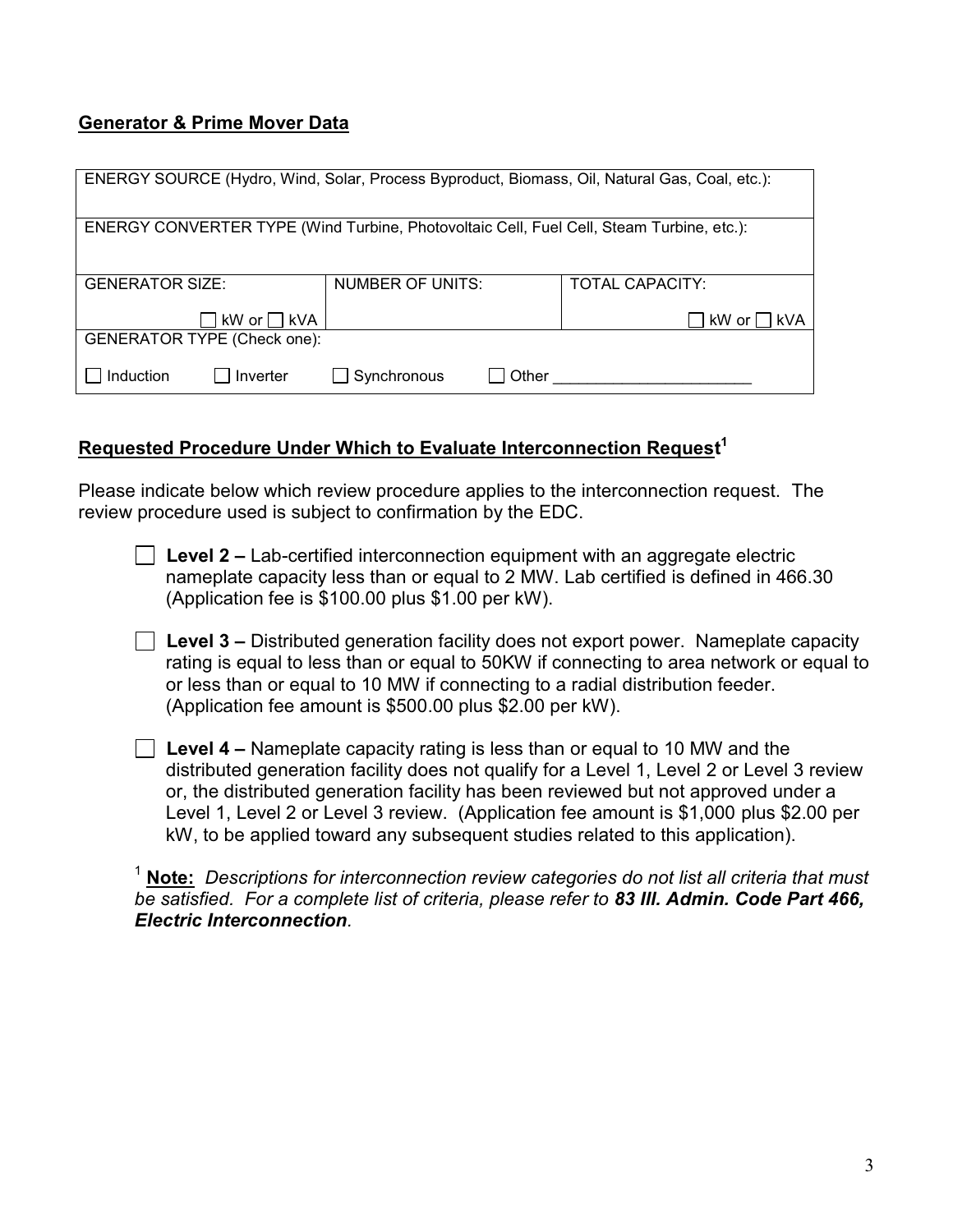### **Distributed Generation Facility Information**

**Estimated Commissioning Date: \_\_\_\_\_\_\_\_\_\_\_\_\_\_\_\_\_\_\_\_\_\_\_\_\_\_\_\_\_\_\_\_\_** 

**List interconnection components/system(s) to be used in the Distributed Generation Facility that are lab certified.** 

| Component/System | <b>NRTL Providing Label &amp; Listing</b> |  |  |
|------------------|-------------------------------------------|--|--|
| 2                |                                           |  |  |
| 3                |                                           |  |  |
| 4                |                                           |  |  |
| 5                |                                           |  |  |

*Please provide copies of manufacturer brochures or technical specifications* 

### **Energy Production Equipment/Inverter Information:**

| $\Box$ Synchronous    | $\vert$   Induction | $\Box$ Inverter | Other                                                                |
|-----------------------|---------------------|-----------------|----------------------------------------------------------------------|
| Rating:               | kW                  | Rating:         | kVA                                                                  |
| Rated Voltage:        |                     | Volts           |                                                                      |
| <b>Rated Current:</b> |                     | Amps            |                                                                      |
|                       |                     |                 | System Type Tested (Total System): Yes No; attach product literature |

### **For Synchronous Machines:**

*Note: Contact EDC to determine if all the information requested in this section is required for the proposed distributed generation facility.* 

| Submit copies of the Saturation Curve and the Vee Curve                           |  |                     |
|-----------------------------------------------------------------------------------|--|---------------------|
| Salient   Non-Salient                                                             |  |                     |
| Torque: _____ lb-ft Rated RPM: ________ Field Amperes: _______ at rated generator |  |                     |
| voltage and current and ________% PF over-excited                                 |  |                     |
|                                                                                   |  |                     |
|                                                                                   |  |                     |
|                                                                                   |  | <b>Locked Rotor</b> |
| Current: Amps Synchronous Speed: RPM                                              |  |                     |
| Winding Connection: ___________ Min. Operating Freq./Time: __________             |  |                     |
| Generator Connection: Delta Wye Wye Grounded                                      |  |                     |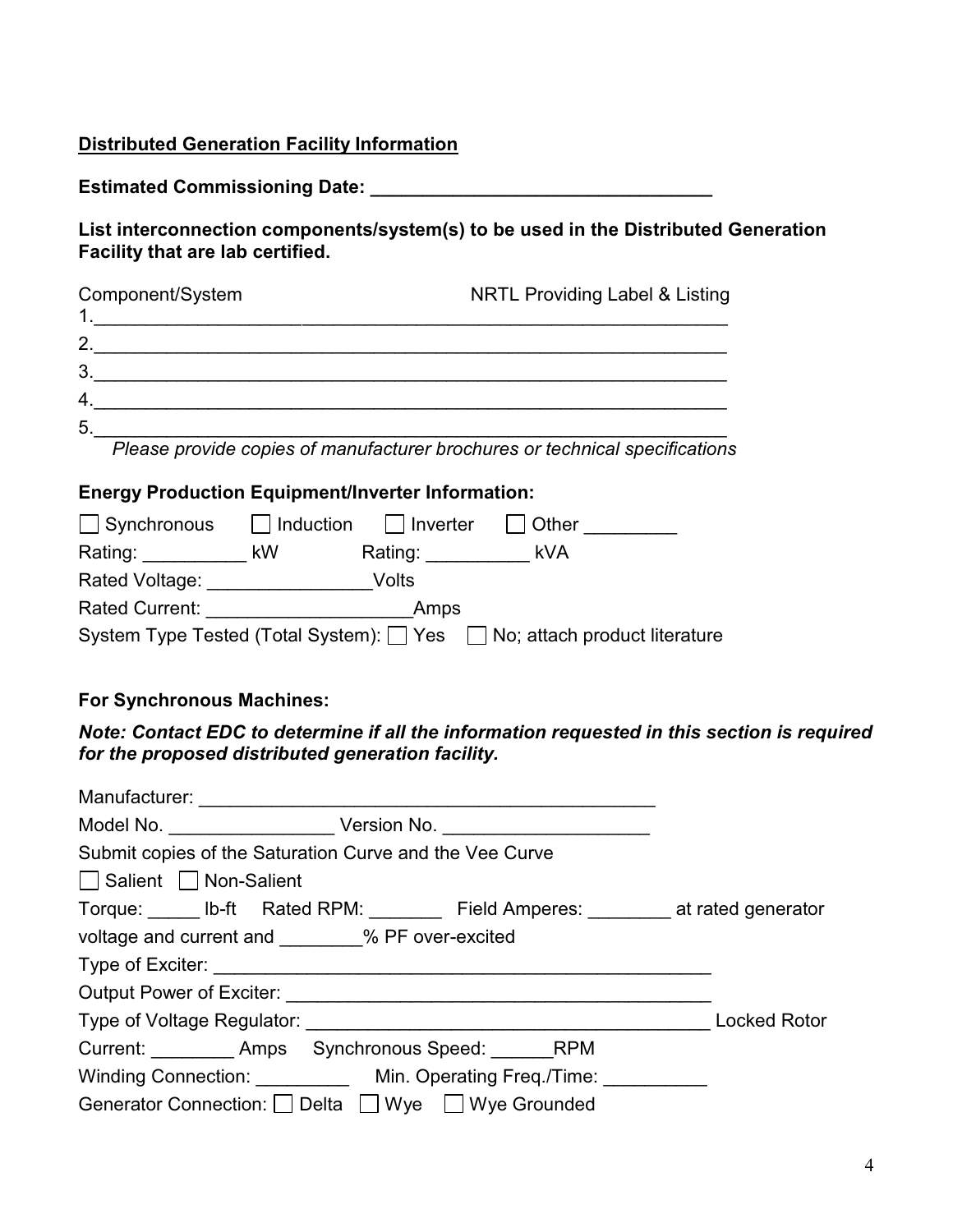| Direct-axis Synchronous Reactance                 | ohms<br>(Xd)            |      |
|---------------------------------------------------|-------------------------|------|
| Direct-axis Transient Reactance (X'd)             | ohms                    |      |
| Direct-axis Sub-transient Reactance               | $(X^{\prime}d)$<br>ohms |      |
| <b>Negative Sequence Reactance:</b>               | ohms                    |      |
| Zere Sequence Reactance:                          | ohms                    |      |
| Neutral Impedance or Grounding Resister (if any): |                         | ohms |

# **For Induction Machines:**

## *Note: Contact EDC to determine if all the information requested in this section is required for the proposed distributed generation facility.*

| Manufacturer: _________________                                                  |
|----------------------------------------------------------------------------------|
| Model No. _______________________ Version No. __________________________________ |
| Locked Rotor Current: __________ Amps                                            |
| Rotor Resistance (Rr) ______ohms Exciting Current _____Amps                      |
| Rotor Reactance (Xr) ohms Reactive Power Required:                               |
| Magnetizing Reactance (Xm)_____ohms ___VARs (No Load)                            |
| Stator Resistance (Rs) ______ ohms _____ VARs (Full Load)                        |
| Stator Reactance (Xs) ohms                                                       |
| Short Circuit Reactance (X"d) ohms                                               |
| Phases: Single Three-Phase                                                       |
| $^{\circ}$ C.<br>Frame Size: Design Letter: Temp. Rise:                          |
| <b>Reverse Power Relay Information (Level 3 Review Only)</b>                     |
|                                                                                  |
| Model Number:<br>Relay Type:                                                     |

| Relay Type:                        | Model Number: |
|------------------------------------|---------------|
| Reverse Power Setting:             |               |
| Reverse Power Time Delay (if any): |               |

### **Additional Information For Inverter Based Facilities**

### **Inverter Information:**

| Manufacturer:                                | Model:                                   |  |
|----------------------------------------------|------------------------------------------|--|
|                                              | Type: Forced Commutated ILine Commutated |  |
| Rated Output <b>Watts</b>                    | Volts                                    |  |
| Efficiency % Power Factor                    | $\%$                                     |  |
| Inverter UL1547 Listed: $\Box$ Yes $\Box$ No |                                          |  |